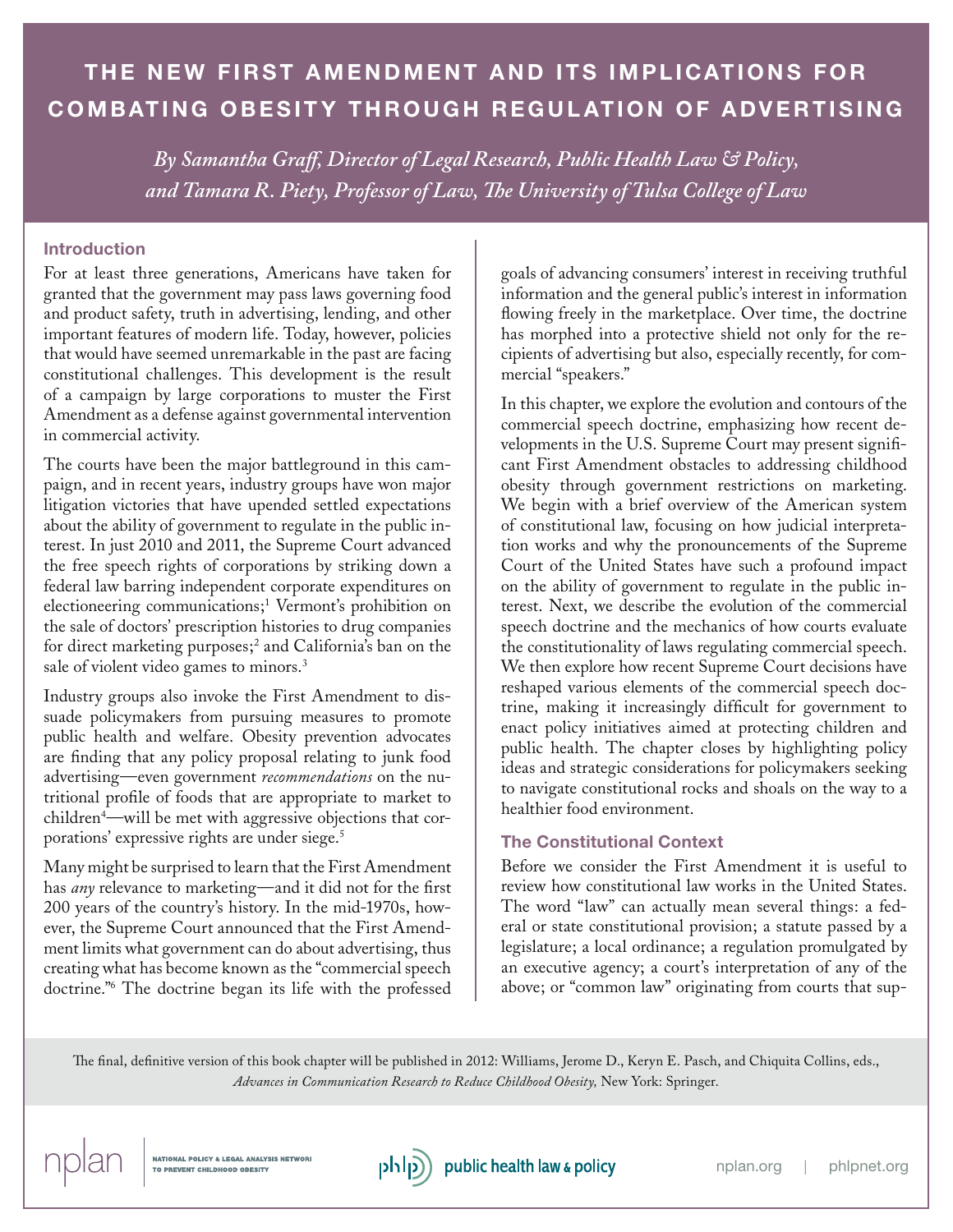plements the other sources of law. Yet not all law is equal. Federal law overrides conflicting state and local law, and state law overrides conflicting local law. At the federal level, the Constitution trumps statutes, which trump regulations, all of which, if clearly applicable, may trump prior case law. The same tiers apply at the state level.

The Supreme Court is the final arbiter of questions of federal law, particularly constitutional law. This means that the Supreme Court's interpretation of the Constitution can invalidate efforts from the legislative and executive branches to address social problems such as obesity.

Let us take as an example the constitutional provision with which we are concerned. The First Amendment to the U.S Constitution provides that "Congress shall make no law . . . abridging the freedom of speech."7 Merely reading the text of what is known as "the Free Speech Clause" provides little insight into how it might apply to, say, McDonalds' right to advertise Happy Meals on Nickelodeon. To answer that question one must look to case law *interpreting* the First Amendment—particularly the decisions of the United States Supreme Court.

Most Supreme Court decisions are not unanimous,<sup>8</sup> and they don't need to be. When a majority agrees on a holding, that opinion is considered the decision of the Court. Often one or more of the nine Justices will write a concurrence (agreeing with the outcome but not with the majority's analysis) or a dissent (disagreeing with the outcome and the majority's analysis).

In theory, the Supreme Court is bound by "precedent," that is, its own past decisions. The fact that a type of problem has been resolved a certain way in the past is generally viewed as a basis for continuing to do so. Because it might undermine the legitimacy of the Court if it seemed as if the decisions of the Court veered this way and that too often, or that they rested on merely political grounds, the Court rarely *explicitly* overrules precedent. When it does, the Court will generally provide a rationale for doing  $so^9$  either referring to evolving social and political norms, or noting that recent errant cases deviated from an earlier valid precedent. More commonly, the Court will only *implicitly* overrule precedent, articulating a new rule while suggesting that the decision flows from earlier cases.10

The U.S. political system relies on law, especially constitutional law, to provide continuity and predictability. We need the law to clearly delineate the boundaries between legal and illegal conduct and to give us a shared, stable link to our civic history. At the same time, the law must adapt to new challenges as they arise—challenges stemming from technological developments, changes in social customs, scientific discoveries and other corners. Courts generally re-

solve the tension between the goals of stability and flexibility by incorporating changing realities slowly. In this sense, the law is inherently conservative—not necessarily politically, but rather in the dictionary definition of "tending or disposed to maintain existing views" and "marked by moderation or caution."11 There are times, though, when the Court (and thus the law) will make a more abrupt move that significantly changes the landscape of the past. Something like this happened in the 1970s with respect to the law's treatment of commercial advertising.

# **Emergence of the Commercial Speech Doctrine**

The First Amendment was included in the Bill of Rights to ensure the freedom of speech from excessive government intervention. The Free Speech Clause is commonly understood to protect individuals against unreasonable interference by the government in their artistic, political, and other expressive interests.12 First Amendment protection for advertising, however, is a relatively new idea. From the adoption of the Bill of Rights through the first half of the 20<sup>th</sup> century, advertising regulations were constitutionally indistinguishable from basic regulations of business activities. There was no First Amendment protection for advertising at all.13 Commercial advertising was thought to be at best somewhat informative and at worst a fraudulent force aimed at misleading consumers and inflating prices.<sup>14</sup> But courts' views evolved in the mid-twentieth century, perhaps due to a combination of changing public perceptions and a growing body of scholarly work about the value of advertising.15

Whatever the reason, in the early 1970s the Supreme Court began to look differently at advertising and in 1976 flatly held that advertising—which the Court now deemed "commercial speech"—was protected by the First Amendment. The case that heralded this change, *Virginia State Board of Pharmacy v. Virginia Citizens Consumer Council*, was brought by a consumer group opposing a Virginia law that prohibited pharmacies from engaging in price advertising.16 The state defended the law on the grounds that price advertising was likely to result in price wars which would, in turn, lead pharmacies to cut corners, thus endangering patient well-being and safety. The plaintiffs, a consumer group, countered that price was a critical piece of information, particularly to those with low incomes, and that it was inappropriate for the state to "protect" people from this critical piece of information for their own good. The Supreme Court agreed, rejecting what it called the law's "highly paternalistic approach"<sup>17</sup> of shielding people from the truth and instead adopting a new constitutional standard for commercial speech.

From then on, the Court announced in *Virginia Pharmacy*, truthful commercial advertising would have some degree of First Amendment protection. The Court found that advertising merited a certain amount of protection under the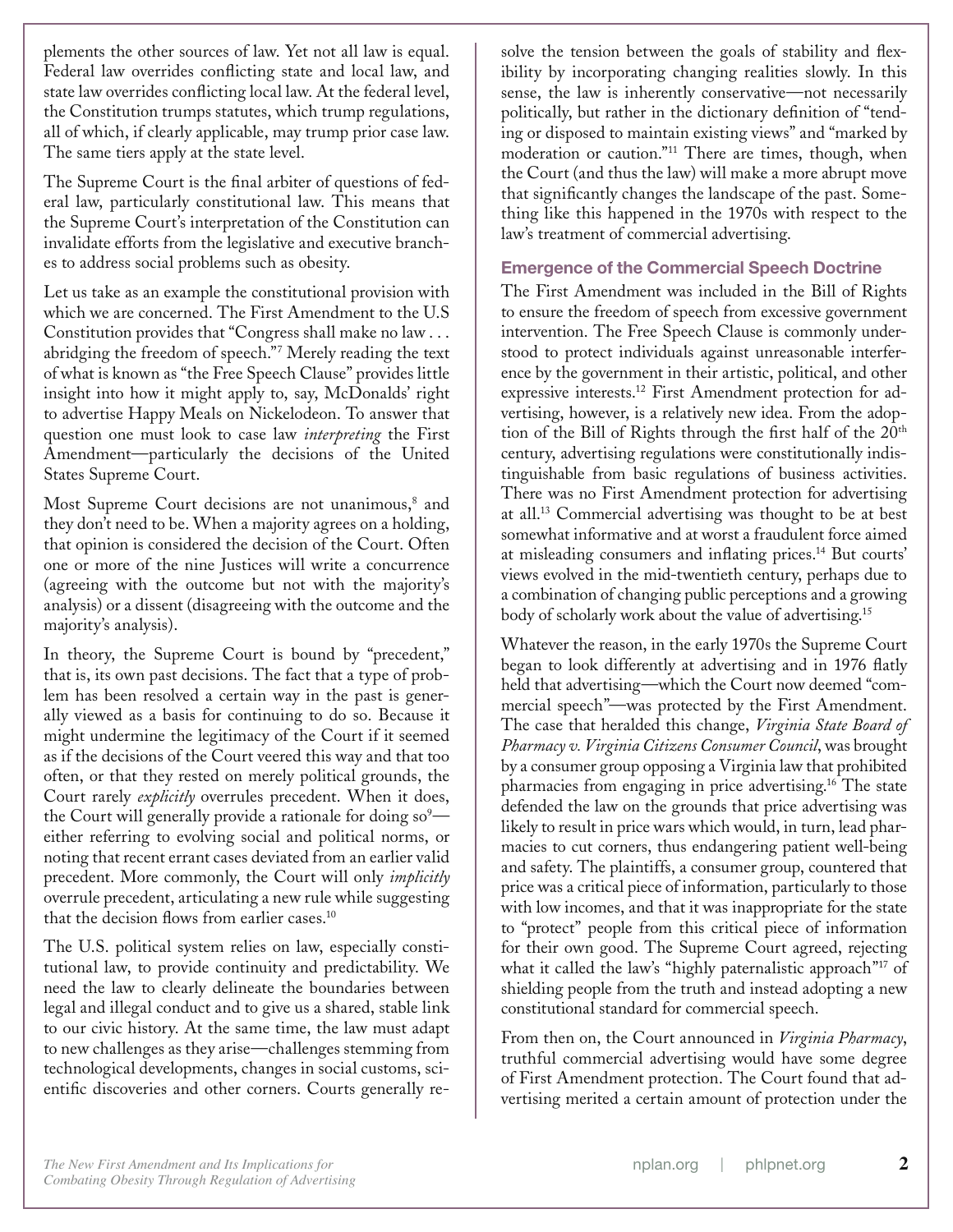First Amendment because it helps consumers make wellinformed purchasing decisions. 18 In the Court's view, the free flow of commercial information benefits not only individual consumers but also society at large:

> So long as we preserve a predominantly free enterprise economy, the allocation of our resources in large measure will be made through numerous private economic decisions. It is a matter of public interest that those decisions, in the aggregate, be intelligent and well informed. To this end, the free flow of commercial information is indispensable.19

*Virginia Pharmacy* marked the Supreme Court's announcement of what is known today as the "commercial speech doctrine." A few years later, in the *Central Hudson* case of 1980,20 the Court codified the doctrine into a four-prong test for courts to use when considering whether a governmental regulation of commercial speech restriction is valid under the First Amendment.

The *Central Hudson* test begins with a threshold question that is unusual in the First Amendment context: Is the speech false, or actually or inherently misleading, or about an illegal subject matter? If so, it is not entitled to First Amendment protection at all. An advertisement gets no First Amendment protection if it claims "this pill guarantees you'll lose five pounds per week" when in fact the pill does not work. Outside the commercial speech context, the Court has generally avoided imposing a truth test for First Amendment protection, finding that protecting some false speech is necessary to maintain overall freedom of expression.<sup>21</sup>

The Court has justified the lack of protection for false and misleading *commercial* speech on the grounds that speakers hoping to make a profit from selling something should be capable of backing up their claims about their products and services.<sup>22</sup> Moreover, because they have an economic motive, commercial speakers will likely continue to advertise to whatever degree is permissible and are unlikely to be unduly "chilled" by appropriate regulation which requires that their claims be truthful and not misleading.23

In the commercial context, then, the First Amendment extends protection only to truthful, non-misleading commercial speech about a legal activity. The first prong of the *Central Hudson* test holds that commercial speech that is false, or which is actually or inherently misleading, is not entitled to any First Amendment protection and the government is free to ban it outright.

The remaining prongs of the *Central Hudson* test require that:

- 2. The law limiting commercial speech address a "substantial" state interest;
- 3. The law "directly advance" that substantial state interest; and

4. The law not limit speech more than necessary to accomplish its purpose.<sup>24</sup>

In legal parlance the *Central Hudson* test entails a form of "intermediate scrutiny." It gives the government more leeway to restrict advertising than the "strict scrutiny" test that applies to governmental attempts to regulate political or artistic speech. Strict scrutiny has been described as "strict in theory, but fatal in fact"<sup>25</sup> because it almost always results in the invalidation of a regulation. At the same time, intermediate scrutiny gives the government less room than the "rational basis" test applicable to most business regulations.<sup>26</sup> Rational basis review usually results in upholding the law in question because it grants a great deal of deference to the legislature. The chart below sets forth the various possibilities.

| Table 1                                        |                                                                                         |                                                                                      |
|------------------------------------------------|-----------------------------------------------------------------------------------------|--------------------------------------------------------------------------------------|
| <b>Level of review</b>                         | <b>Applies to</b><br>regulations of:                                                    | Likelihood of<br>regulation surviving<br>a court challenge:                          |
| Strict scrutiny test                           | "Core" speech about<br>art, politics, and other<br>ideas                                | "Core" speech about<br>art, politics, and other<br>ideas                             |
| Intermediate scrutiny<br>test (Central Hudson) | Truthful, non-<br>misleading advertising<br>and other commercial<br>speech              | In between                                                                           |
| Rational basis test                            | Commercial practices<br>and products                                                    | Very high                                                                            |
| Full deference to<br>government                | Advertising about<br>illegal activity, false or<br>inherently misleading<br>advertising | Almost always upheld<br>once the court finds<br>the advertising to be<br>unprotected |

At first the intermediate-level *Central Hudson* test fell somewhere close to the middle of the continuum. However, over time, the Supreme Court's application of *Central Hudson* has crept closer to strict scrutiny in practice if not in name,<sup>27</sup> making it harder for the government to enact commercial speech regulations that can stand up in court.<sup>28</sup> And along the way, the doctrine has become increasingly speaker-centric, recognizing not only *listeners'* interests in the information conveyed in advertising, but also commercial *speakers'* interests in conveying the information.

Because the level of judicial review tends to predict the outcome of a First Amendment case, consumer advocates and corporations naturally vie over how to define the categories of speech that are subject to each level of review. The two sides have differing visions of where the boundaries fall between the different categories. Both sides agree, however, that defining what makes speech "commercial" and thus subject to an intermediate standard of review is critical.

The Supreme Court has not clearly articulated how commercial speech differs from core speech. A sensible ap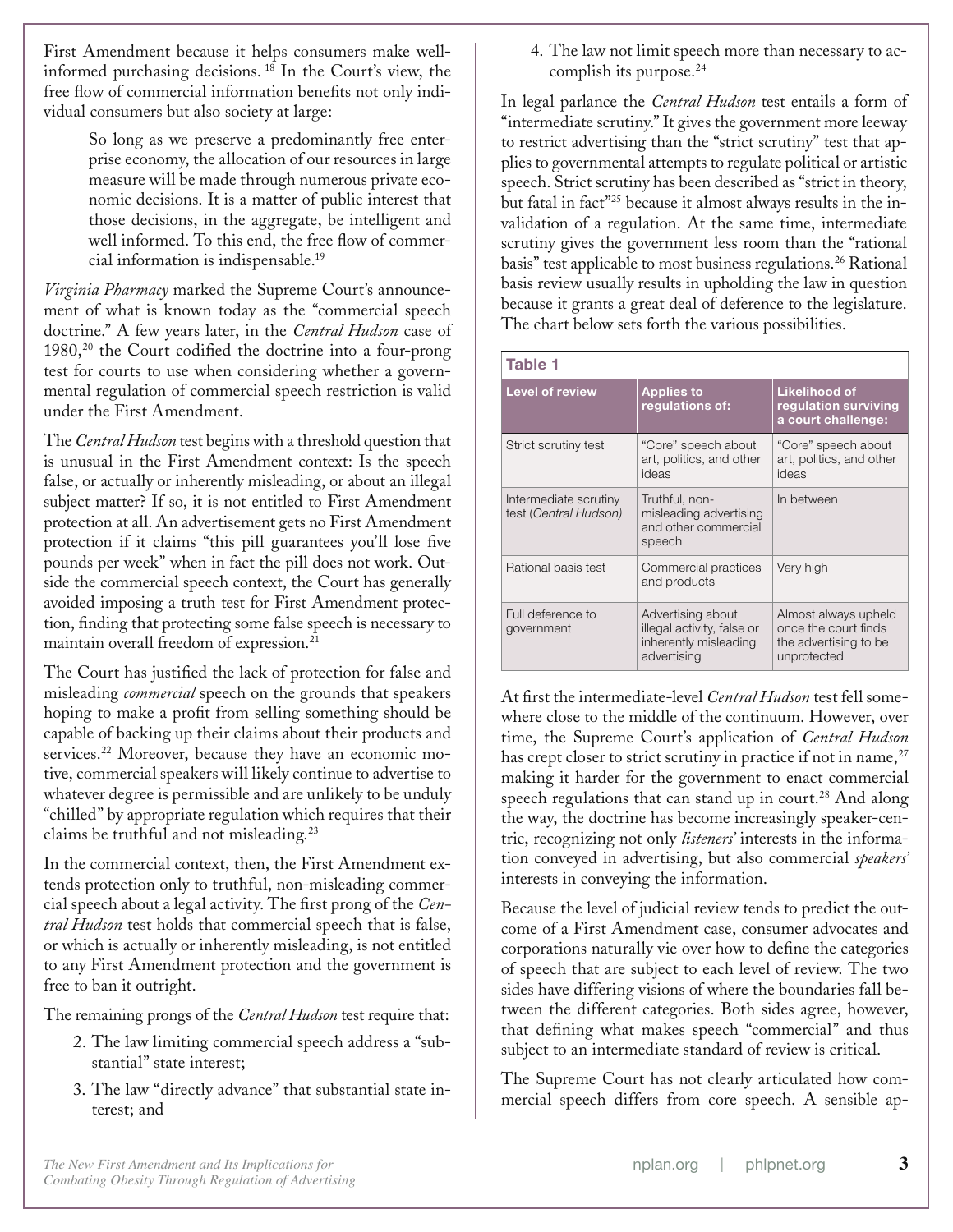proach would be to define any speech by a commercial entity as "commercial speech."29 But the Court has clearly rejected this approach in its most recent decisions.<sup>30</sup> Some industry commentators and even some Justices have advocated eliminating the distinction between core speech and commercial, making it all subject to strict scrutiny.<sup>31</sup>

In terms of the boundary between commercial speech and other business practices, industry generally would like to place as many commercial activities and products as possible under the rubric of commercial speech—particularly given that the new, stricter interpretation of the *Central Hudson* test offers significant protection from government interference. So, for instance, industry has argued that free tobacco samples, $32$  the toy in a fast food restaurant children's meal,  $33$ and a database of doctors' prescription records<sup>34</sup> all constitute commercial "speech," even though an average observer might think that each instance involved a non-communicative product. In its 2011 opinion in *Sorrell v. IMS Health Inc.*, the Supreme Court observed that there is "a strong argument" to be made that a database of doctors' prescription records is protected commercial speech.<sup>35</sup> That suggestion does not bode well for the view that samples, toys, and databases are products subject to routine sales practice regulations.

Another disputed boundary surrounds the category of unprotected commercial speech—advertising that is false, actually or inherently misleading, or about illegal activity. As described above, government is free to ban this category of speech outright without having to meet the final three prongs of the *Central Hudson* test. The category is smaller than it might seem at first. Although a lot of advertising is hyperbolic, impressionistic, and designed to appeal to emotion instead of logic, the law over the past hundred years or so has developed a fairly limited class of ads that it deems actually false or actually misleading.36

The *Central Hudson* test is a classic example of how interpretation matters deeply in constitutional law. Since the inception of the commercial speech doctrine, consumer advocates and corporations have wrangled over the definitions, contours, and boundaries of the doctrine. Over the last couple of decades, industry has won most of those fights. Although the law in this area is still in flux, the current Supreme Court appears inclined to continue expanding the First Amendment as a safe haven for industry from government restrictions on advertising and other marketing activities. However, since the Court has not yet applied the commercial speech doctrine to a restriction on solely youth-targeted advertising,<sup>37</sup> there may yet be room for well-tailored regulations of junk food advertising and marketing to children.

# **Challenges Posed by the Commercial Speech Doctrine for Public Health**

Until such time as the Supreme Court reconsiders or clarifies the commercial speech doctrine, the obesity prevention movement will have to shape proposals for reform with an eye to the challenges posed by existing law. Here, we explore the four prongs of the *Central Hudson* test, identifying nuances that have arisen in recent Supreme Court decisions that may affect policy initiatives to safeguard children and public health. We follow with a discussion of why the Court's decision in *Sorrell v. IMS Health, Inc*. raises serious questions about the continuing viability of the *Central Hudson* test.

#### **Prong one: Unprotected commercial speech**

Under the First Amendment, certain categories of speech such as making false promises in an advertisement, yelling obscenities on the radio, or crying fire in a crowded theater—are unprotected because they are of extremely low social value or trigger immediate, serious danger.<sup>38</sup> For decades, public health and child advocates have argued that advertising to children ought to be categorized as unprotected speech because it carries serious risks of being misunderstood by children, may shape lifetime preferences for dangerous products, may undermine parental authority, or may interfere with healthy development.<sup>39</sup> Congress, however, has not enacted regulations based on these arguments. The reasons are political, not constitutional. For example, the FTC's attempt in the late 1970's to propose stricter regulation of advertising to children engendered a firestorm of lobbying opposition from industry (including, it should be noted, the tobacco industry), which ultimately led Congress to curtail the FTC's authority.40

The food, advertising, and entertainment industries predictably object to the notion that advertising to children should be considered unprotected speech, and they are now drawing fodder from a 2011 Supreme Court case. *Brown v. Entertainment Merchants Association*41 involved a California law prohibiting the sale or rental of violent video games to minors. The law applied to games involving killing, maiming, dismembering, or sexually assaulting an image of a human being in a manner that a reasonable person would find appeals to a deviant or morbid interest of minors. The Supreme Court rejected California's argument that violent video games should be considered unprotected speech when directed at children. The Court refused to add a "wholly new category" to the list of categories that have been unprotected by "longstanding tradition."42 *Brown* almost surely forecloses the possibility of establishing a new category of unprotected speech called, say, "harmful advertising to children."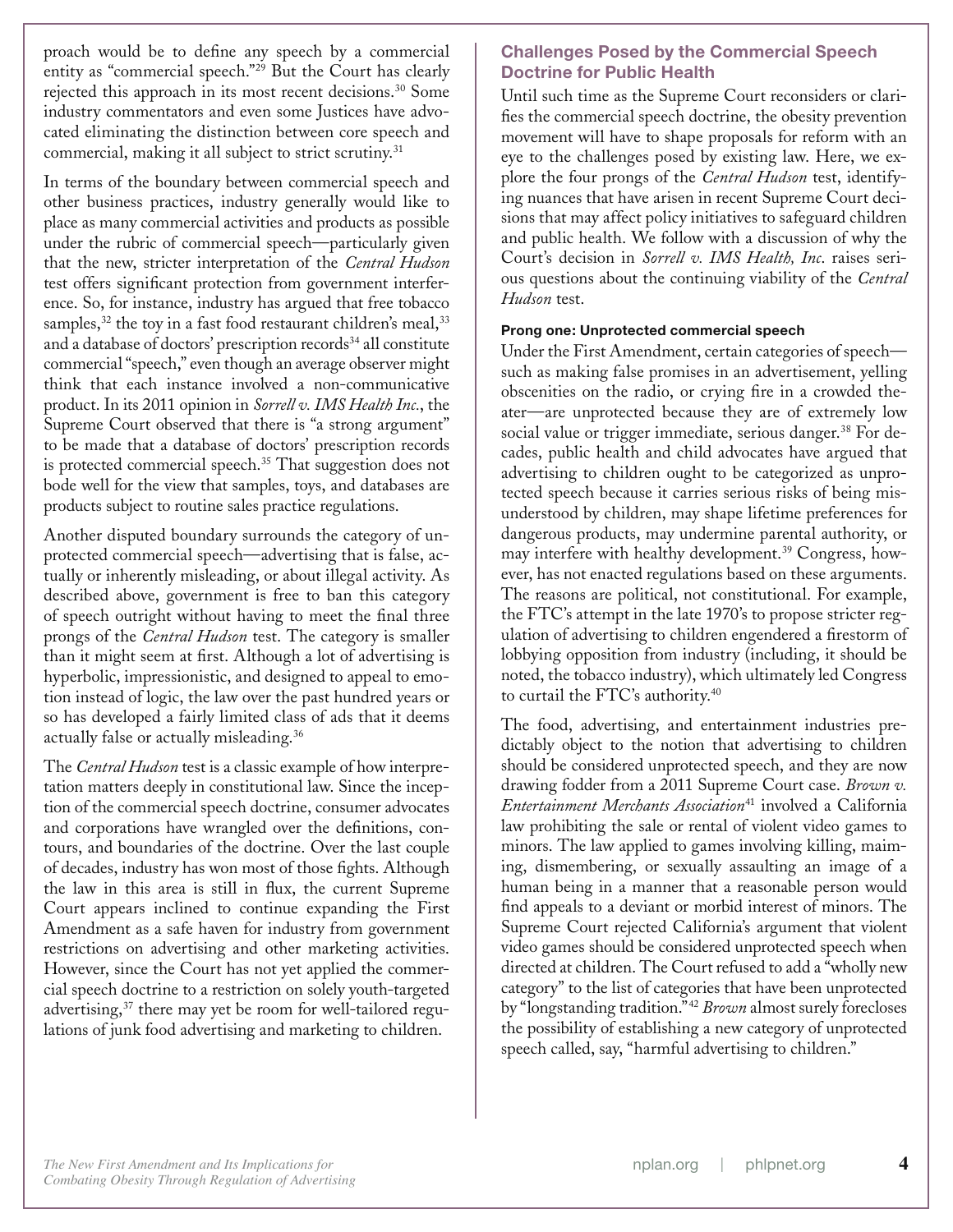Crucially, however, *Brown* did not upend existing categories of unprotected speech, including inherently deceptive advertising. If advertising directed at children can be shown to be inherently deceptive—and it can—then regulations targeting only that advertising should be constitutionally defensible.

An extensive body of scientific research amassed over three decades and backed by the American Academy of Pediatrics<sup>43</sup> and the American Psychological Association<sup>44</sup> compels the conclusion that advertising directed to children under twelve is inherently misleading. The evidence shows that a child's full comprehension of advertising requires three levels of understanding: the child must be able to distinguish media content from commercial advertising; the child must be able to recognize the selling intent of advertising messages; and the child must be able to recognize that the selling intent leads to inherent bias in advertising.<sup>45</sup> Children generally do not master all three levels of understanding until eleven to twelve years of age because, even if they can identify an advertisement and its selling intent, they cannot apply the appropriate skepticism to the advertisement because they do not grasp exaggeration and embellishment in marketing messages.46 The research suggests that *there is no plausible way to advertise to a young child in a non-misleading way* and thus that the government should be able to restrict all advertising to young children—or, if it chooses, a subset of advertising to children that is deemed particularly harmful—without raising First Amendment concerns.<sup>47</sup>

As for adolescents, a burgeoning field of scientific study is exposing their vulnerability to certain digital marketing techniques that are heavily employed by food companies.<sup>48</sup> Neurological studies reveal that adolescents are significantly more vulnerable than adults to advertising messages because the part of the brain that directs impulse control, risk-taking and maturity of judgment does not fully develop until adulthood.49 Furthermore, the proliferation of interactive and immersive marketing to teens is specifically designed to trigger subconscious, emotional reactions bypassing rational consideration of product information.<sup>50</sup> These psychological tactics are particularly powerful when used to elicit positive associations with hard-to-resist, obesogenic food products.<sup>51</sup> To the extent these tactics can be shown to be actually or inherently misleading, the government should be free to regulate them under the first prong of the *Central Hudson* test.<sup>52</sup>

In summary, the first prong of the *Central Hudson* test whether speech is truthful and not misleading—is unexplored territory as it pertains to junk food advertising to young people. Those concerned about junk food advertising may want to focus on bringing to light the degree to which such advertising is inherently or actually misleading and thus unprotected by the First Amendment from government interference. This is a worthwhile pursuit. For if an advertising regulation is subject to the remainder of the *Central Hudson* test—if the speech it regulates is, for example, only "potentially misleading"—the chances of passing constitutional muster are significantly reduced.

#### **Prong two: Substantial government interest**

Prong two of the *Central Hudson* test has not typically presented serious difficulties for policymakers. Supreme Court precedent establishes a relatively low hurdle for the government to clear in order to establish that there is an important governmental interest.53 In commercial speech cases, industry litigants have often offered only tepid opposition to the government's claim of a substantial interest in the asserted goal for a particular regulation. More often they concede that the government has substantial reasons for enacting the challenged regulation—preferring to battle it out on prongs three and four of the *Central Hudson* test.

However, the prong two inquiry is not without teeth. In the 1995 case of *Rubins v. Coors Brewing Company* and again in the 2011 case of *Sorrell v. IMS Health*, *Inc.*, for example, the Supreme Court struck down consumer protection laws because it doubted the validity or coherence of the government's stated interests. These cases are significant for our purposes because the Court, in other opinions, has expressed serious doubts about some of the types of government interests that might motivate a restriction on junk food advertising to children.

On the one hand, the Supreme Court has traditionally affirmed the government's interest in regulating to protect the health, safety, and welfare of the public<sup>54</sup>— particularly of children.55 Reducing childhood obesity is obviously a substantial governmental interest. Indeed, despite his hostility to the idea of regulating advertising to protect children and public health, Justice Thomas himself noted a decade ago that obesity was the second "largest contributor to mortality rates"56 and was a problem that was "rapidly growing worse."57 Nothing has changed in that respect since 2001. As the other chapters in this book illustrate so forcefully, obesity in the United States among children is a problem of epidemic proportions.<sup>58</sup>

On the other hand, the Court has shown increasing skepticism toward what it deems "paternalistic" regulations designed to "keep people in the dark for what the government perceives to be their own good."59 In the 2011 *Brown* case, the entertainment software industry successfully persuaded the Court to bring its anti-paternalistic sensibilities to bear on a law designed to safeguard children from violent video games. California attempted to defend the law on the grounds that violent video games were like pornography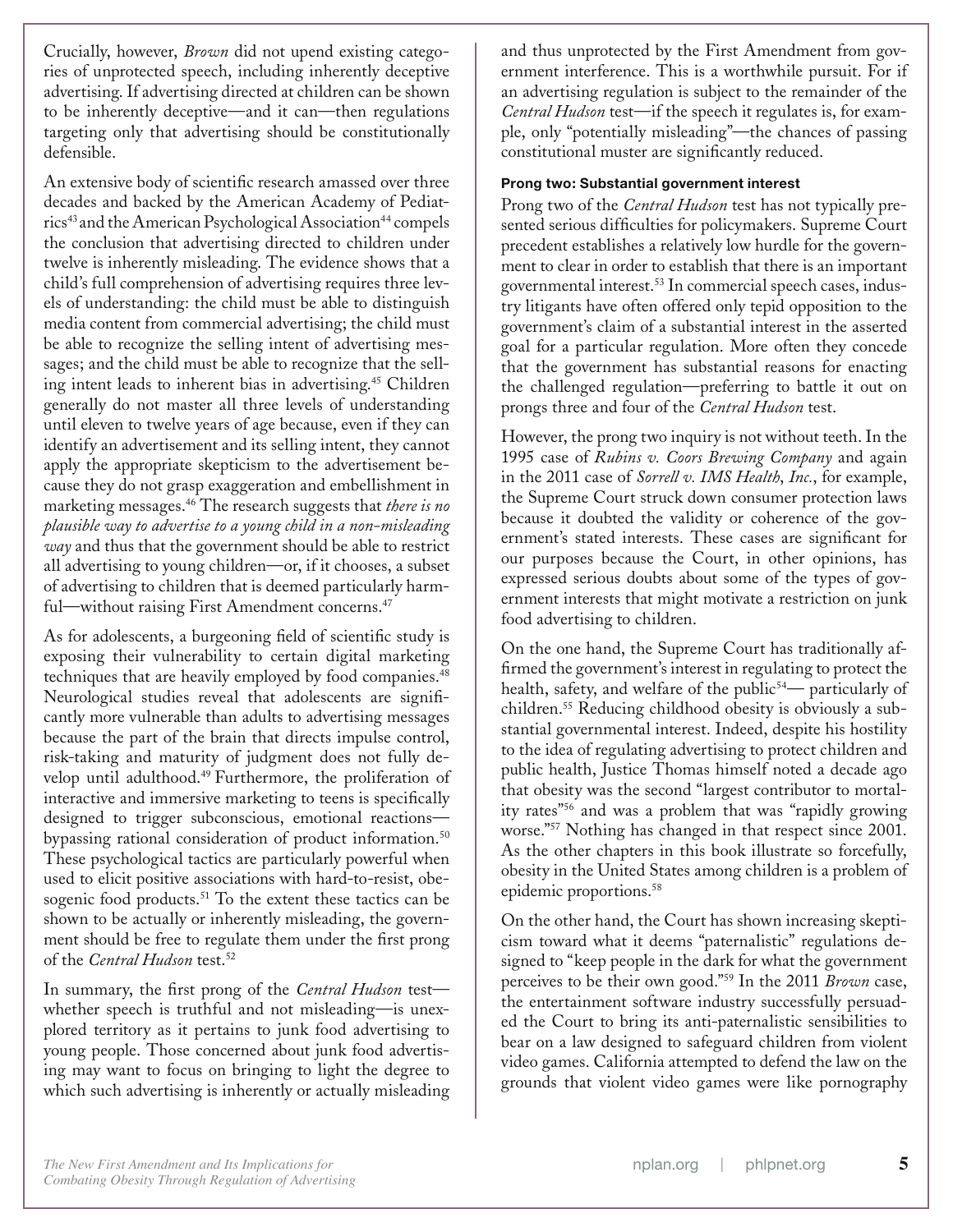in that there was a special state interest in restricting the dissemination of this material to children. The Court rejected that argument and distinguished its past decisions upholding laws shielding children from obscene materials, observing that those earlier decisions did not grant the government "a free-floating power to restrict the ideas to which children may be exposed."60 The Court also looked askance at government's substituting its own judgment for that of parents: "While some of the legislation's effect may indeed be in support of what some parents of the restricted children actually want, its entire effect is only in support of what the State thinks parents *ought* to want."<sup>61</sup>

The Court's analysis in *Brown* technically should not inform a situation involving a junk food advertising regulation because the speech at issue in *Brown* was "artistic" and therefore subject to the highest level of First Amendment protection. But food marketers began invoking *Brown* in their own defense within days after the decision came down.62 The marketers' arguments decry paternalism conveniently ignoring the obvious distinction that any regulation aimed at protecting *children* is, appropriately and by definition, "paternalistic."

(*Brown's* shift in focus to parents is familiar to obesity prevention advocates. When confronted with evidence that children are not rational consumers, food and beverage companies recast the debate in terms of parental choice and claim that no matter what advertisers say to children, parents are the gatekeepers. This argument suggests that the industry is investing nearly \$2 billion each year marketing to children in order to drum up demand among a group of consumers who have absolutely no role to play in purchasing decisions.)

As documented in other chapters of this book, evidence about the seriousness of the governmental interests in reducing junk food marketing to children is abundant and compelling. That said, under prong three, the government must be able to show that the proposed regulation will do something to actually fix the given problem. Therefore, drafters of any legislation regulating commercial speech would be well advised to assess applicable studies and other data when deciding how to frame their interests in testimony and legislative findings. The closer the stated purposes of the law dovetail with the evidence mustered in its support, the better chance the government has of convincing a court that the law has a significant impact on the identified problem.

#### **Prong three: Evidence of causation**

Assuming a commercial speech regulation survives the first two prongs of the *Central Hudson* test, prong three requires the government to establish that its regulation has a direct impact on the problem it is trying to address. The Supreme Court has indicated that the government will be

in a stronger position if it is able to muster convincing scientific evidence establishing this causal relationship.<sup>63</sup> Like tobacco companies before them, food and beverage corporations take every opportunity to cast doubt on the impact of junk food marketing on childhood obesity (and therefore the impact of any future restrictions on such marketing), claiming that their marketing affects only brand preferences. Their rhetoric focuses on direct causality and they correctly assert that scientific studies have been unable to show a one-to-one causal relationship between food marketing and the overall diets and weight status of children.<sup>64</sup> Nevertheless, marketing is clearly an important factor in the creation of an overall environment in which deeply unhealthy food preferences are formed—most likely for life.

In 2005, the Institute of Medicine (IOM) released a systematic review of decades of applicable peer-reviewed studies and determined that food marketing to children is out of balance with a healthful diet, contributing to an environment that puts child health at risk.<sup>65</sup> Researchers speak of the evidence in terms of risk factors, not direct causality, because the consensus is that no one factor singlehandedly causes high obesity rates.<sup>66</sup> Risk factors are identified when there is a convergence of empirical data from laboratory experiments and correlational data from the real world.<sup>67</sup> If a court requires government, under the third prong of *Central Hudson*, to show that junk food marketing to youth directly and unequivocally "causes" obesity, the government will likely be unable to meet the mark. On the other hand, if a court requires only that government establish that exposure to junk food marketing is a significant risk factor in predicting obesity, then the government may well succeed.

The challenge, then, is convincing a court to take a "risk factors" approach to assessing a regulation for purposes of prong three of *Central Hudson*. That may be a difficult task—especially in light of the Supreme Court's approach to the evidence in the 2011 *Brown* decision. California's main justification for banning the sale of violent video games to minors was that such games increase the likelihood that children will be violent. The majority opinion focuses on the question of causality, finding that the studies offered by California were not compelling:

> These studies have been rejected by every court to consider them, and with good reason: They do not prove that violent video games *cause* minors to act *aggressively* (which would at least be a beginning). Instead, "[n]early all of the research is based on correlation, not evidence of causation, and most of the studies suffer from significant, admitted flaws in methodology."68

The Court seized on ambiguities in the evidence to conclude that there was no consensus at all in the relevant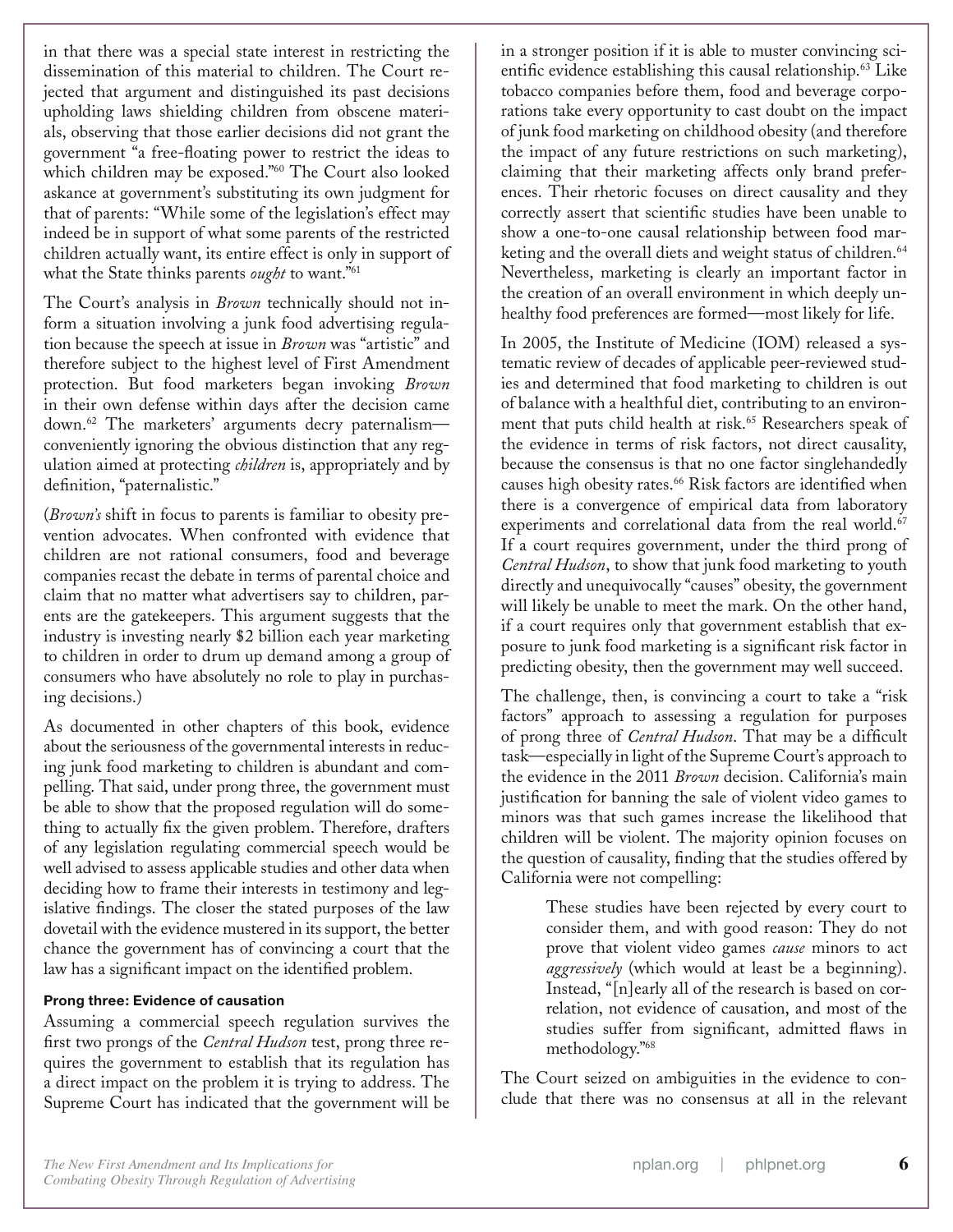scientific community. In doing so, it disregarded the conclusion of leading academics who had asserted that most researchers in the field had indeed arrived at a consensus that "the effect of media violence on aggressive and violent behavior was real, causal, and significant."69

In a dissent, Justice Breyer took a less demanding view of the amount of evidence that would be necessary to conclude that a causal relationship existed between violent videos and violent behavior in children. He surveyed the literature from longitudinal studies to laboratory experiments, from neuroscientific studies to meta-analyses—and determined that the weight of the evidence supported the conclusion that violent video games are harmful to minors.<sup>70</sup> He found it particularly noteworthy that several eminent professional associations (including the American Academy of Pediatrics, the American Academy of Child & Adolescent Psychiatry, and the American Psychological Association) had released a joint statement that the research pointed "overwhelmingly" to the conclusion that there was a connection between such entertainment and aggression.<sup>71</sup> Justice Breyer acknowledged, "I, like most judges, lack the social science expertise to say definitively who is right."72 Therefore, he wrote that his inclination was to defer to the judgment of knowledgeable professional organizations along with the legislative findings of the State of California.

Given the majority's exacting treatment of the evidence in *Brown*, it may be challenging to establish a proposed regulation's effectiveness under prong three of *Central Hudson* even though *Central Hudson* is an intermediate rather than strict scrutiny standard. *Brown* teaches that the more comprehensive and conclusive the studies supporting the intervention, the better.

# **Prong four: Tailoring**

The challenge grows greater still with the fourth and final prong of the *Central Hudson* test, the requirement that the government's means of achieving its interest "fit" its ends. Under prong four, the government cannot limit commercial speech more than necessary to accomplish its stated purpose.<sup>73</sup>

As the Supreme Court toughened up the *Central Hudson* test over the years, an apparent conflict between prongs three and four emerged. For example, in the 2001 case of *Lorillard v. Reilly*, Massachusetts passed a law prohibiting outdoor tobacco advertisements within a 1,000 foot radius of a school or playground.74 The Supreme Court reviewed evidence linking tobacco advertising to youth consumption and found that the regulation passed prong three. The Court nevertheless struck the law down under prong four, finding that it limited more speech than was necessary to advance the government's stated interest. The Court felt it could not uphold a law which would have the effect of a

near-complete ban on the communication of truthful information about tobacco products to adults in some, largely urban, geographical areas: "[T]he governmental interest in protecting children from harmful materials . . . does not justify an unnecessarily broad suppression of speech addressed to adults."75

The outcome in *Lorillard* exemplifies the paradox facing governments seeking to protect children from commercial speech that is potentially harmful to them. In order to satisfy prong three of the *Central Hudson* test, the proposed regulation must be broad enough have a measurable impact on the desired audience—in this case, children. However, prong four requires that the regulation not be overly broad in its impact on adults.

Threading the needle between prongs three and four promises to be difficult for policymakers attempting to craft a restriction on junk food advertising to young people that will survive the full *Central Hudson* test. To increase the chance that a particular initiative will "directly advance" the government's goal of reducing childhood obesity, the regulation might be drafted to have the greatest possible reach—for instance, by banning all advertising for highcalorie, low-nutrient food. This type of full scale ban would be more likely to have a demonstrable impact on childhood obesity rates. But, under the current interpretation of *Central Hudson*, it would almost certainly also run afoul of prong four because it would prohibit more speech than is "necessary" to address the goal. To avoid problems under prong four, an alternative regulation might forbid junk food advertising only during children's television programming. But opponents could then point to prong three of *Central Hudson*, questioning how this regulation would make any difference to children's obesity rates given myriad other sources of children's exposure to such advertising.<sup>76</sup>

Prong four is the obstacle on which most commercial speech regulations have foundered.

#### **Speakers' interests may trump all**

Although *Central Hudson* nominally remains the standard of review for commercial speech cases, the 2011 Supreme Court decision in *Sorrell v. IMS Health* raised new questions about the future of the commercial speech doctrine. The Court in *Sorrell* struck down a Vermont statute forbidding pharmacies from selling physicians' prescription records to drug manufacturers for the purpose of marketing drugs to individual physicians. Simply put, the law prohibited sales reps from using a doctor's prescription history without the doctor's consent to tailor a pitch to that doctor. But the law did not restrict other uses of the records by, for example, academic researchers or health insurers.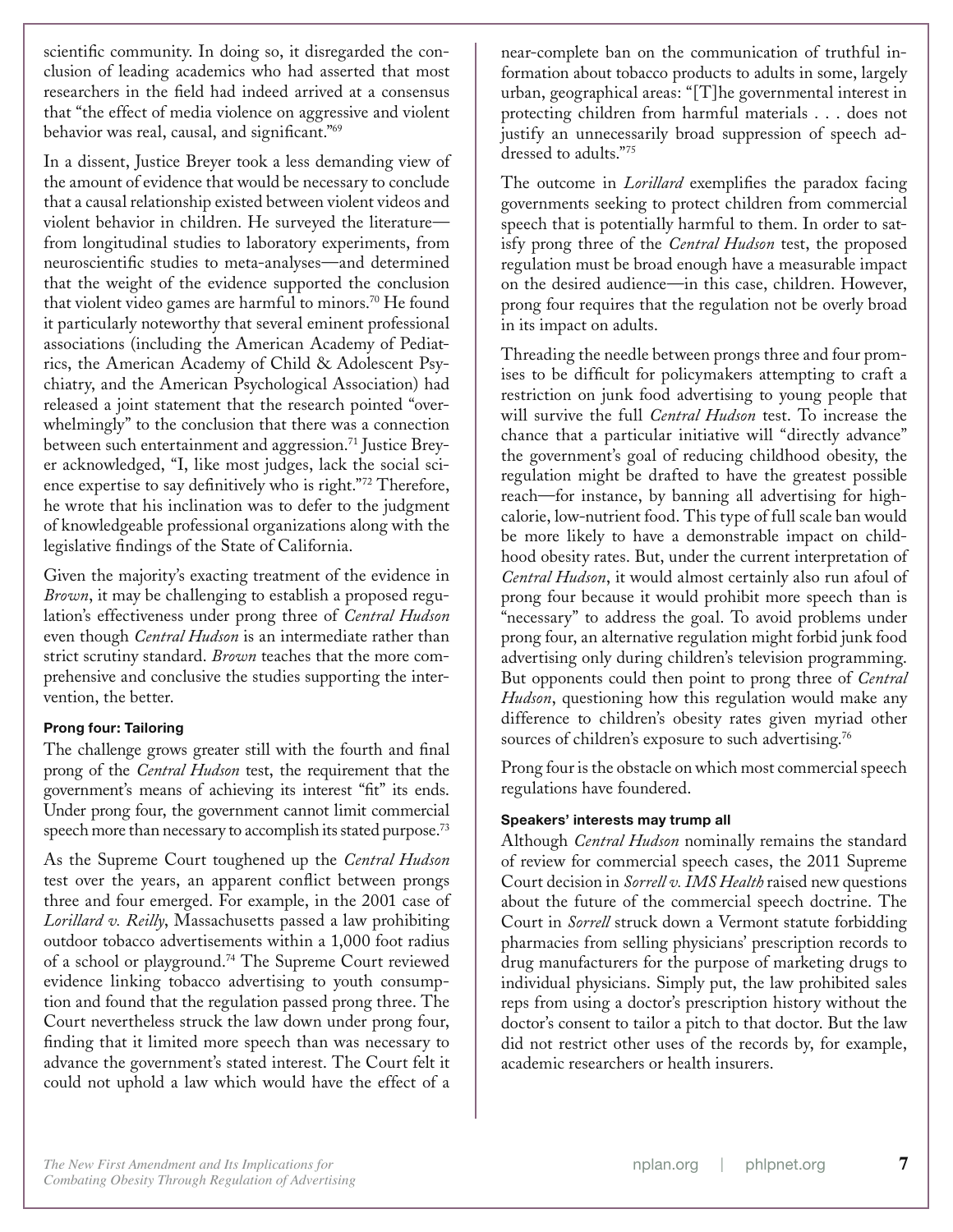The Court held that because the law barred only one type of speech—marketing—by one type of speaker—pharmaceutical companies—it discriminated on the basis of content and viewpoint and therefore violated the First Amendment. The Court's concern about "discriminating" against "disfavored" speakers had been central to cases involving core political and artistic speech, but unknown in previous commercial speech cases. This rhetoric turns the original rationale for the commercial speech doctrine upside down. It moves from the focus in *Virginia Pharmacy* on *consumers'*  interest in access to information, to *speakers'* interest in having free range to target whomever with whatever messages. *Sorrell* represents a culmination of what one First Amendment expert has called a "paradigm shift" from "consumerprotection rationales to speaker-protection rationales."77

Although the Court in *Sorrell* ultimately applied the *Central Hudson* test, it continued a decade-long trend sliding commercial speech closer to political and ideological speech for purposes of First Amendment protection. Walking through the four prongs of the *Central Hudson* test, the Court confusingly used the term "heightened scrutiny" in place of "intermediate scrutiny" to describe the standard of review.78 The use of "heightened scrutiny" to encompass both "strict" and "intermediate" scrutiny could be read to blur the line between the two standards, signifying a novel standard that is more stringent than intermediate scrutiny. Or it could simply be a shorthand way of stating "whichever standard applies."

What remains to be seen is how lower courts will interpret *Sorrell*. It may well be that courts will gravitate to the familiar *Central Hudson* test and continue to apply it in its traditional form. But it is equally conceivable that courts will latch onto *Sorrell's* anti-discrimination approach and heightened-scrutiny catchphrase to eliminate any remaining distinction between intermediate and strict scrutiny in the commercial speech context. The most likely outcome, unless or until the Supreme Court speaks again, is a combination of both.

# **Conclusion: The Implications for Restrictions on Food Marketing to Children**

These developments—the increasingly stringent level of scrutiny applied to commercial speech regulations; the broadening definition of "speech" in the marketing context; the rising distaste for government paternalism; the exacting demand for direct, causal evidence; the challenge of designing regulations that will directly advance a government goal without being overbroad; and the growing strength of corporate speech rights—suggest that opportunities may have narrowed for legislative efforts to protect children from the onslaught of junk food marketing. But policymakers do have strategies at their disposal that as of now are constitutionally promising.

One is to concentrate on the deceptive aspect of marketing to children. Inherently misleading advertising continues to be unprotected, so it is worth focusing on the argument that all advertising to children, and many techniques targeted at adolescents, can be regulated without raising First Amendment problems.

Also, the First Amendment clearly affords no protection to non-speech-related commercial activities. It is probably safe to say that corporate free speech rights are not implicated by most sales and use taxes, land use laws, governmentimposed nutrition standards, or other basic regulations of products and operations. Policymakers should not be dissuaded from addressing food marketing just because companies may now threaten to challenge almost any public health legislation as a violation of their "expressive rights."

In addition, there are niches of First Amendment precedent outside the commercial speech doctrine that may provide cover to certain types of marketing related policies—such as those limiting food and beverage marketing in schools; restricting *all* advertisements in a particular area, regardless of what they are advertising; mandating factual disclosures or warnings; or providing for government health-related messages.

Public health and child advocates should expect that many efforts to regulate junk food marketing will encounter First Amendment challenges. It is important to be wary of drawing lawsuits that generate bad precedent—that is, decisions that could hamper future policy efforts to address the childhood obesity epidemic. On the other hand, the epidemic is of such pressing urgency that it may be worthwhile testing the limits of the law to clarify, and hopefully expand, the available policy tools for improving the food marketing environment. It is, after all, entirely appropriate to be "paternalistic" in furtherance of children's welfare. And the potential negative consequences of attempting to act must be weighed against those of standing by and allowing corporate "speech" interests to trump the health and well being of our nation's children.

*The National Policy & Legal Analysis Network to Prevent Childhood Obesity (NPLAN) is a project of Public Health Law & Policy (PHLP). PHLP is a nonprofit organization that provides legal information on matters relating to public health. The legal information in this document does not constitute legal advice or legal representation. For legal advice, readers should consult a lawyer in their state.* 

*Support for this document was provided by a grant from the Robert Wood Johnson Foundation.* 

*<sup>© 2012</sup> Public Health Law & Policy*